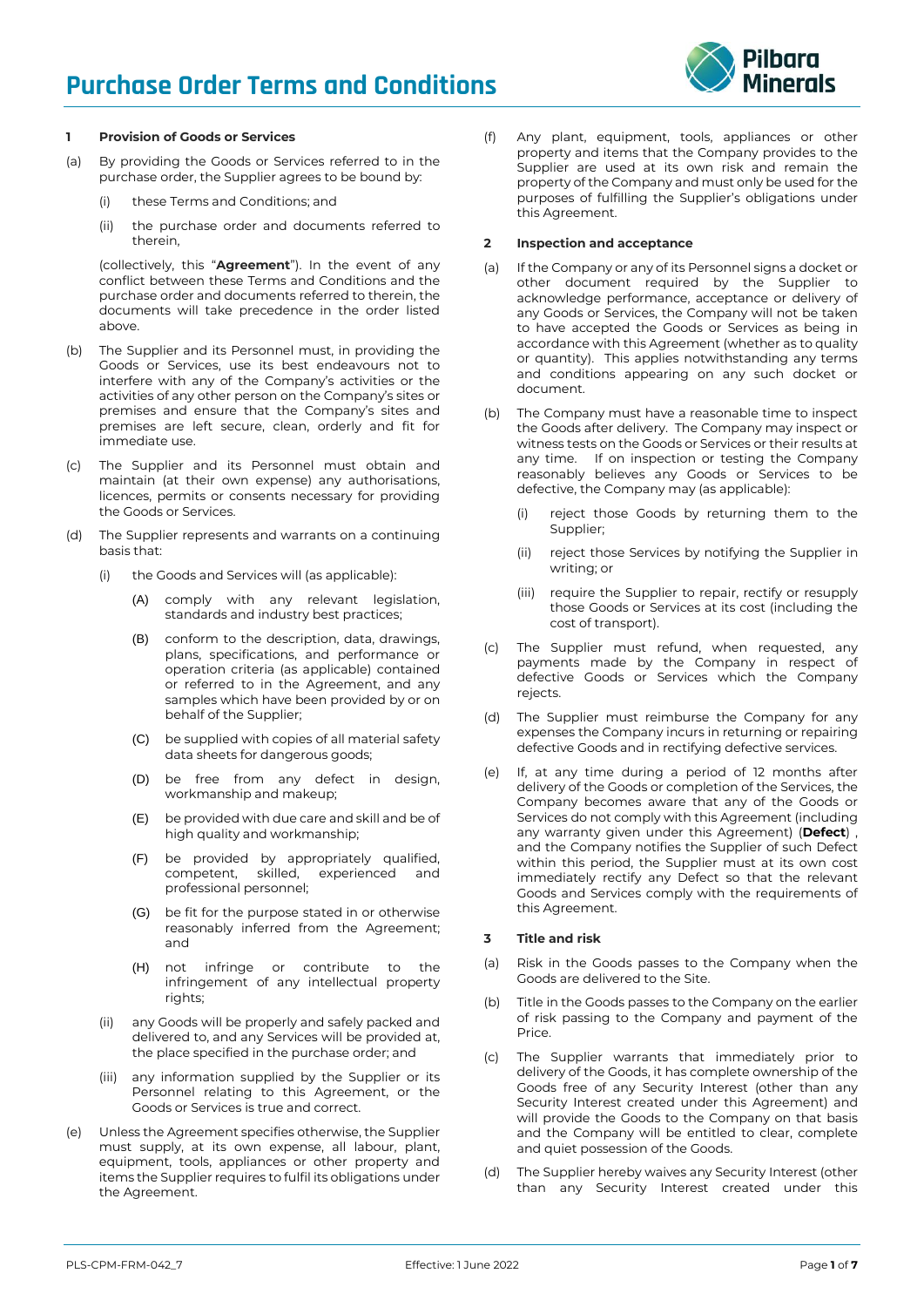Agreement) it may have over the Goods which are delivered to the Company pursuant to this Agreement.

#### <span id="page-1-0"></span>**4 Price, invoicing and payment**

- (a) In this clause [4,](#page-1-0) terms or expressions which have a defined meaning in the GST Act have the same meaning given in the GST Act. The GST Act means *A New Tax System (Goods and Services Tax) Act 1999 (Cth).*
- (b) Subject to the Supplier's performance of its obligations under this Agreement, the Company must pay the Supplier the Price in accordance with this Agreement.
- (c) The Price is inclusive of all duties and taxes (except GST) and costs incurred by the Supplier and its Personnel in providing the Goods or Services including all charges for packaging, packing, insurance, delivery and unloading of the Goods and the cost of any items used or supplied in conjunction with the Services. The Price is fixed and will not be subject to variation for rise and fall, exchange rate variations or any other variation.
- (d) The Supplier must submit tax invoices to the Company no earlier than (as applicable):
	- upon delivery and acceptance of the Goods as set out in claus[e 2,](#page-0-0) unless the Company has agreed to make a partial or full upfront payment in which case the invoice should reflect the amount agreed to be paid upfront;
	- (ii) on completion of the Services, unless the Agreement states that progress payments are to be made; and
	- (iii) where the Agreement specifies that progress payments will be made for the provision of Services, at the times and for the amounts stated in the Agreement.
- (e) The tax invoice must be in a form acceptable to the Company and must contain the following information:
	- (i) the agreement number or purchase order number;
	- (ii) a brief description of the Goods or Services supplied;
	- (iii) the Price relating to the Goods and/or Services, broken down to reflect the Price components in this Agreement;
	- (iv) any further information stipulated in the GST Act or any other applicable tax legislation, or by the Company, so that the Company will receive the benefit of any tax credit or refund in relation to the supply of the Goods and/or Services; and
	- (v) such other accurate verification documentation as may be requested by the Company.
- (f) Subject to the Supplier complying with this clause [4,](#page-1-0)  the Company will pay all invoices rendered to the Company by the Supplier under this clause [4](#page-1-0) within 30 days from the end of the month of receipt of that invoice, except where the Company disputes the invoice. If the Company proposes to pay an amount less than that claimed in the invoice submitted by the Supplier, on or before the due date for payment the Company will advise the Supplier of the amount (if any) which the Company believes to be then payable, and which the Company proposes to pay to the Supplier. The Supplier must then provide an adjustment notice or revised valid tax invoice
- (g) If the Company disputes any amount claimed by the Supplier to be due and payable, the Company will pay

the undisputed part of the invoice (if any) and withhold the balance pending resolution of the dispute. If the resolution of the dispute determines that the Company must pay an amount to the Supplier, the Company will pay that amount upon resolution of the dispute.

- (h) Where a Price is calculated on a 'cost plus'. 'schedule of rates' or 'per day' basis, the Company may audit the Supplier's records to determine if the Price has been correctly calculated at any time within 12 months after submission of the relevant tax invoice.
- (i) If any supply made under this Agreement is or becomes subject to GST, the party to whom the supply is made must pay to the party making the supply in addition to any consideration payable an additional amount on account of GST. If any party is required to reimburse or indemnify the other party for a cost, expense or liability (**Cost**) incurred by the other party, the amount of that Cost for the purpose of this Agreement is the amount of the Cost incurred less the amount of any credit or refund of GST to which the party incurring the Cost is entitled to claim.
- (j) If the Company is entitled to an exemption or concession concerning any tax or import duty or import tariff with respect to the Goods or Services, the Supplier must apply for that concession or exemption and as far as possible promptly pass on to us the benefit of that concession or exemption.
- (k) No interest will be payable by the Company in respect of any invoice rendered to the Company by the Supplier under this claus[e 4](#page-1-0) which remains due and payable and unpaid.
- (l) The Company may withhold, retain or set off from any payment due to the Supplier under this Agreement any or all monies due, or becoming due, to the Company by the Supplier and any amounts the Company deems necessary to protect it against any costs, charges, expenses or damages for which the Supplier may be liable to us in connection with this Agreement or otherwise.
- (m) All payments by the Company will be on account only and will not be an admission that the Goods or Services comply with this Agreement.
- (n) Unless otherwise agreed, any money payable to the Supplier is to be paid in Australian Dollars.

#### **5 Time**

- (a) The Supplier must perform the Services:
	- (i) if there is a Term, for the Term; or
	- (ii) if there is no Term:
		- (A) until completion of the Services; and
		- (B) complete the Services by the Delivery Date.
- (b) The Supplier must deliver the Goods to the Site by the Delivery Date.
- (c) The Company is not obliged to accept early performance of the Services or delivery of the Goods prior to the Delivery Date unless agreed in writing.
- (d) The Supplier must notify the Company immediately upon the Supplier becoming aware or having reasonable grounds to believe that it will not be able to:
	- (i) deliver the Goods to the Site by the Delivery Date; or
	- (ii) complete the Services by the Delivery Date.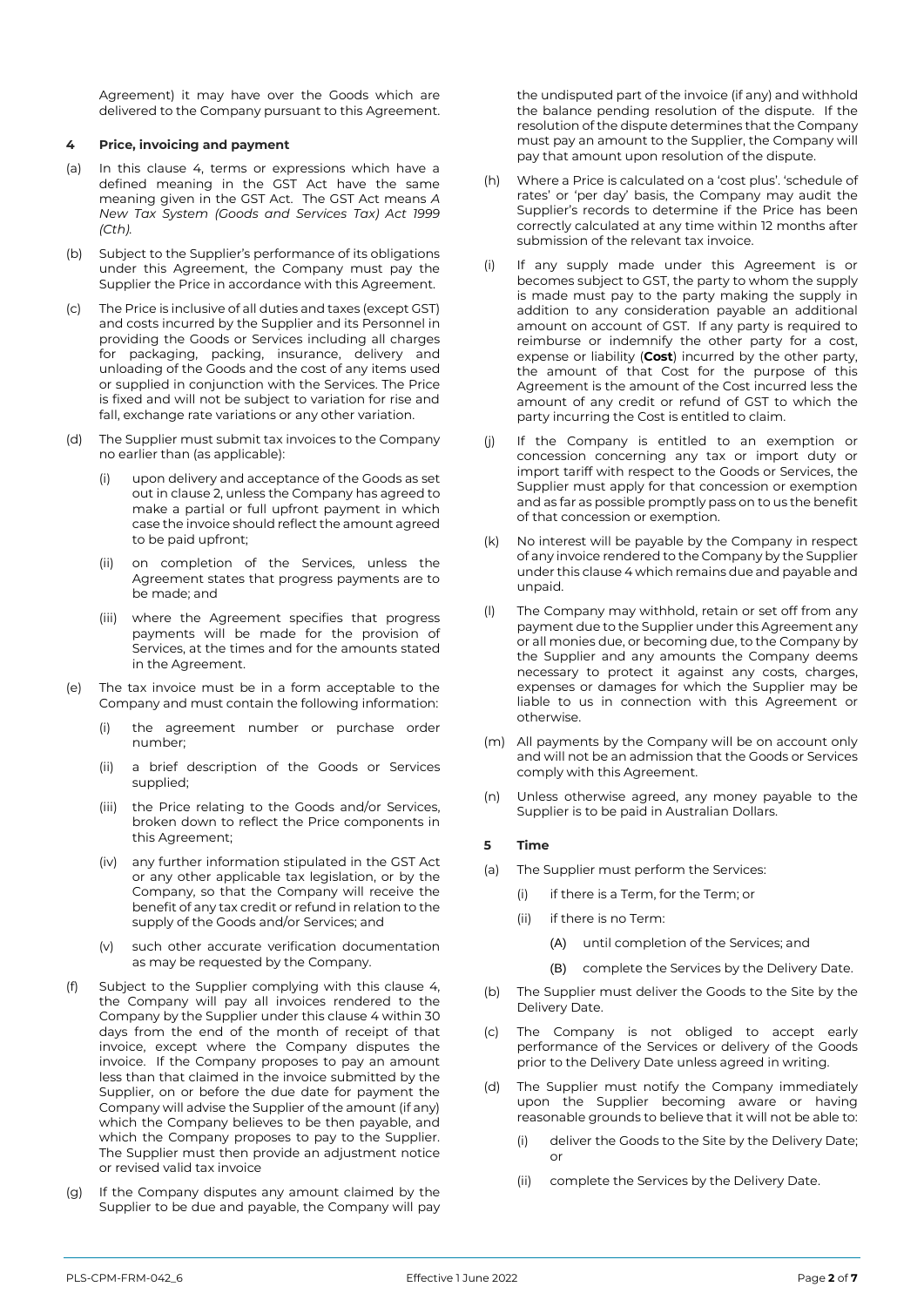(e) The Delivery Date and/or Term may be extended where the Supplier is delayed in the performance of the Services or delivery of the Goods by an act, omission or default of the Company (or its agents or employees), or for the Company's sole convenience. The period of an extension to the Delivery Date and/or Term will be determined by the Company in its sole discretion.

#### <span id="page-2-2"></span>**6 Insurance**

- <span id="page-2-0"></span>(a) The Supplier must take out and maintain, and must ensure that its subcontractors take out and maintain, at the Supplier and its subcontractors' own cost the following insurance policies:
	- (i) public and products liability insurance with a minimum cover of \$50 million in relation to any one occurrence and unlimited as to the number of claims (in the aggregate with respect to products liability);
	- (ii) workers compensation insurance covering liability arising out of death of or injury to persons employed (or deemed to be employed) by the Supplier in connection with the Supplier's performance of their obligations under this Agreement (including statutory and common law liability). The workers compensation insurance policy must:
		- (A) comply with all statutory requirements including providing compulsory statutory workers compensation benefits;
		- (B) provide common law liability to a limit of not less than \$50 million in relation to any one occurrence and unlimited as to the number of occurrences;
		- (C) include a principal's indemnity extension for both statutory benefits and common law, in favour of the Company; and
		- (D) include a waiver of subrogation in favour of the Company.
	- (iii) insurance which covers the Goods for not less than the replacement value of the Goods, which insurance must be maintained until the Goods are accepted by the Company and title is transferred to the Company;
	- (iv) if the provision of the Goods and Services requires the Supplier to:
		- (A) provide or use plant and equipment plant and equipment insurance for an amount not less than the market value of such plant and equipment;
		- (B) transport Goods goods in transit insurance for the full replacement value of such Goods;
		- (C) use motor vehicles or other road registered plant on the Company's sites or premises– liability insurance with a minimum cover of \$20 million per claim and unlimited as to the number of claims; or
		- (D) provide directly or indirectly professional services – professional indemnity insurance with a minimum cover of \$5 million per claim and in the aggregate for all claims arising from the same event;
	- (v) any other insurances required by law.
- <span id="page-2-1"></span>(b) The insurance policies the Supplier is required to take out and maintain in accordance with clause[s 6\(a\)\(i\)](#page-2-0) and [6\(a\)\(iv\)\(C\)](#page-2-1) must include an extension to indemnify the

Company as principal for legal liability arising out of or in connection with the Supplier's and its subcontractors' performance of their obligations under this Agreement.

- (c) The insurance policies required to be maintained under this claus[e 6](#page-2-2) must be maintained until the Goods and Services have been supplied, except in the case of professional indemnity insurance which must be maintained for a further period of 7 years.
- (d) Before commencing the provision of Goods or Services (and at any other time upon request by the Company), the Supplier must provide the Company certificates of currency for any insurances required to be held by the Supplier or its Personnel under this Agreement. All costs incurred by the Company as a consequence of the Supplier or its Personnel not maintaining such insurances will be a debt due from the Supplier to the Company.

# **7 Liability and indemnities**

- (a) The Supplier and its Personnel enter the Company's sites and premises at the Supplier and its Personnel's own risk.
- (b) Subject to claus[e 7\(f\),](#page-2-3) the Supplier is liable for and must indemnify the Company and keep it indemnified from and against any liability and any loss or damage of any kind whatsoever arising out of or in connection with any negligent act, negligent omission or breach of this Agreement by the Supplier or its Personnel.
- (c) The Supplier will indemnify the Company against all claims in regard to wages that may become due and payable to the Supplier's employees and the employees of its subcontractors and all claims of its subcontractors and contractors of goods, labour or services provided in connection with the performance of this Agreement.
- (d) Neither party is liable to the other party for any loss of use, loss of revenue, loss of profit, loss of product or production, business interruption, loss of business opportunity, loss of savings, loss of use of capital or loss of goodwill arising out of or in connection with this Agreement except in relation to:
	- (i) any liability in respect of death or injury to persons or damage to property;
	- (ii) loss or liability to the extent that the Supplier is indemnified for the liability under any policy of insurance that it is required to maintain under this Agreement or would have been indemnified if it had complied with its obligations under this Agreement and the insurance policies;
	- (iii) breach of clause 12;
	- (iv) liability for wilful misconduct in breach of this Agreement which has substantial harmful consequences for the other party (including an intentional unlawful abandonment of this Agreement); or
	- (v) conduct which is so grossly careless that it amounts to a reckless disregard for the harmful, foreseeable and avoidable consequences which may result from it.
- (e) Each indemnity in this Agreement is a continuing obligation, separate and independent from the other obligations of the parties, and survives termination, completion or expiration of this Agreement.
- <span id="page-2-3"></span>(f) Notwithstanding any other provision of this Agreement, the Supplier is not required to indemnify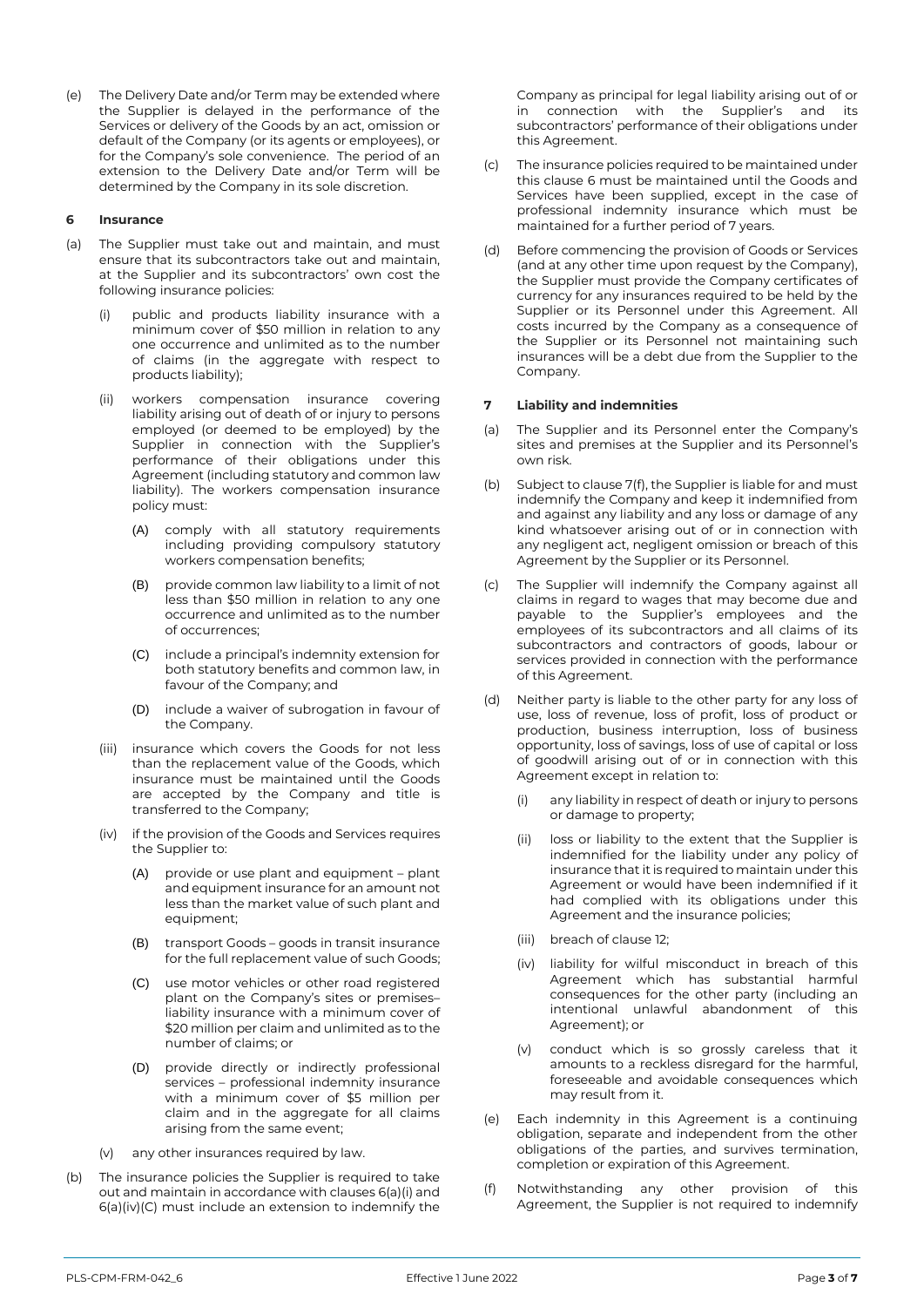the Company for any liability to pay a fine for an offence under the *Work Health and Safety Act 2020 (WA)* or any regulations made thereunder.

## **8 Assignment and subcontracting**

- (a) The Supplier may not assign all or any part of its rights or transfer its obligations under this Agreement without the Company's prior written consent.
- (b) The Company may assign all or any part of its rights or transfer its obligations under this Agreement without the Supplier's prior written consent.
- (c) The Supplier must not subcontract all or any part of its obligations under this Agreement without the Company's prior written consent.
- (d) The Supplier must ensure that its Personnel comply with this Agreement as if they were parties to it and the Supplier is liable for any acts, omissions and breaches of this Agreement by its Personnel as if those acts, omissions or breaches are those of the Supplier.

# **9 Suspension and termination**

- (a) To the extent permitted by law, the Company may at any time and for any reason, suspend performance of this Agreement by giving the Supplier notice. If the Supplier receives a notice of suspension from the Company, the Supplier must immediately suspend performance of the relevant obligations until such time as the Company directs the Supplier to resume performance of those obligations by notice in writing. The Supplier will be entitled to payment of any additional direct costs which are unavoidably incurred as evidenced by supporting documents as a result of the suspension, provided that the suspension was not necessary because of an act, default or omission of the Supplier.
- <span id="page-3-1"></span>(b) The Company may immediately terminate this Agreement by notice in writing to the Supplier if:
	- (i) the Supplier becomes insolvent, bankrupt or is convicted of a criminal offence;
	- (ii) the Supplier or its Personnel breach any obligation under this Agreement which is unable to be remedied or, if it is able to be remedied, is not remedied within 14 days of the Company giving the Supplier notice to do so; or
	- (iii) in the Company's reasonable opinion, the Supplier or its Personnel have engaged in any unsafe work practices,

in which case the Company will not be obliged to make any payment to the Supplier, and if the Company does not exercise its rights under clause 14(g) to enforce a Security Interest, any payment already made to the Supplier under this Agreement must be immediately repaid to the Company in full.

- <span id="page-3-2"></span>(c) The Supplier may terminate this Agreement if:
	- the Company does not pay the Supplier any undisputed money due and owing to it under this Agreement; and
	- (ii) the Company does not pay that money within a further period of 20 business days after the Supplier serves written notice on the Company requiring payment.
- <span id="page-3-0"></span>(d) In addition to any other termination rights that the Company has, the Company may cancel or terminate this Agreement at any time and in its sole discretion. If the Agreement is cancelled or terminated by the

Company in accordance with this claus[e 9\(d\),](#page-3-0) subject to any rights of set off or deduction which the Company may have, the Company's only obligation will be to pay the Supplier for the direct costs and liabilities which have been unavoidably incurred by the Supplier as a result of compliance with this Agreement prior to the date of termination (as evidenced by supporting documentation)

- (e) If this Agreement is terminated under clause [9\(b\)](#page-3-1) or [9\(c\),](#page-3-2) the respective rights and liabilities of the parties will be the same as they would be at common law if the defaulting party had wrongfully repudiated this Agreement and the other party elected to treat this Agreement as at an end and recover damages.
- (f) Unless expressly stated otherwise, termination of this Agreement for any reason does not affect the rights or obligations of a party which have accrued prior to termination.

# **10 Site services**

- (a) Subject to the compliance by the Supplier with the terms of the Agreement, the Company will give the Supplier access to the Company's sites as and when reasonably required to enable the Supplier to supply the Goods or Services.
- (b) The Supplier acknowledges and agrees with us that:
	- the Company remains in possession of its sites at all times; and
	- (ii) the Company retains overriding control of its sites.
- (c) Where the supply of services requires the Supplier or its Personnel to enter the Company's site, the Supplier and its Personnel must comply with the Company's site rules and safety management plan, which are incorporated by reference into this Agreement.
- (d) While at the Company's sites and/or premises, the Supplier and its Personnel must comply with all of the Company's Policies, rules, procedures, requirements and directions (as notified by the Company or the Company's Personnel), including in respect of safety.
- (e) Copies of the Company's Policies, site rules and safety management plan are available upon request and the Supplier is responsible for the distribution of the Policies, site rules and safety management plan to its Personnel.
- The Company may amend its Policies or site rules at any time. The Supplier must comply with such amendments from the time that notice of the amendments are provided to the Supplier.
- (g) The Supplier will be responsible for providing its Personnel with all necessary safety equipment and clothing at no cost to the Company. All Personnel are required to wear appropriate safety protection in accordance with the Company's Policies, site rules and safety management plan.
- (h) The Supplier must work co-operatively with other contractors at the Company's sites and will use all reasonable endeavours to avoid any conflict between its activities and the activities of other contractors.

# <span id="page-3-3"></span>**11 Intellectual property**

(a) The Supplier hereby grants to the Company a nonexclusive, irrevocable, perpetual, royalty free licence to use, modify, adapt and sublicence any intellectual property in the Goods or Services provided by the Supplier under this Agreement.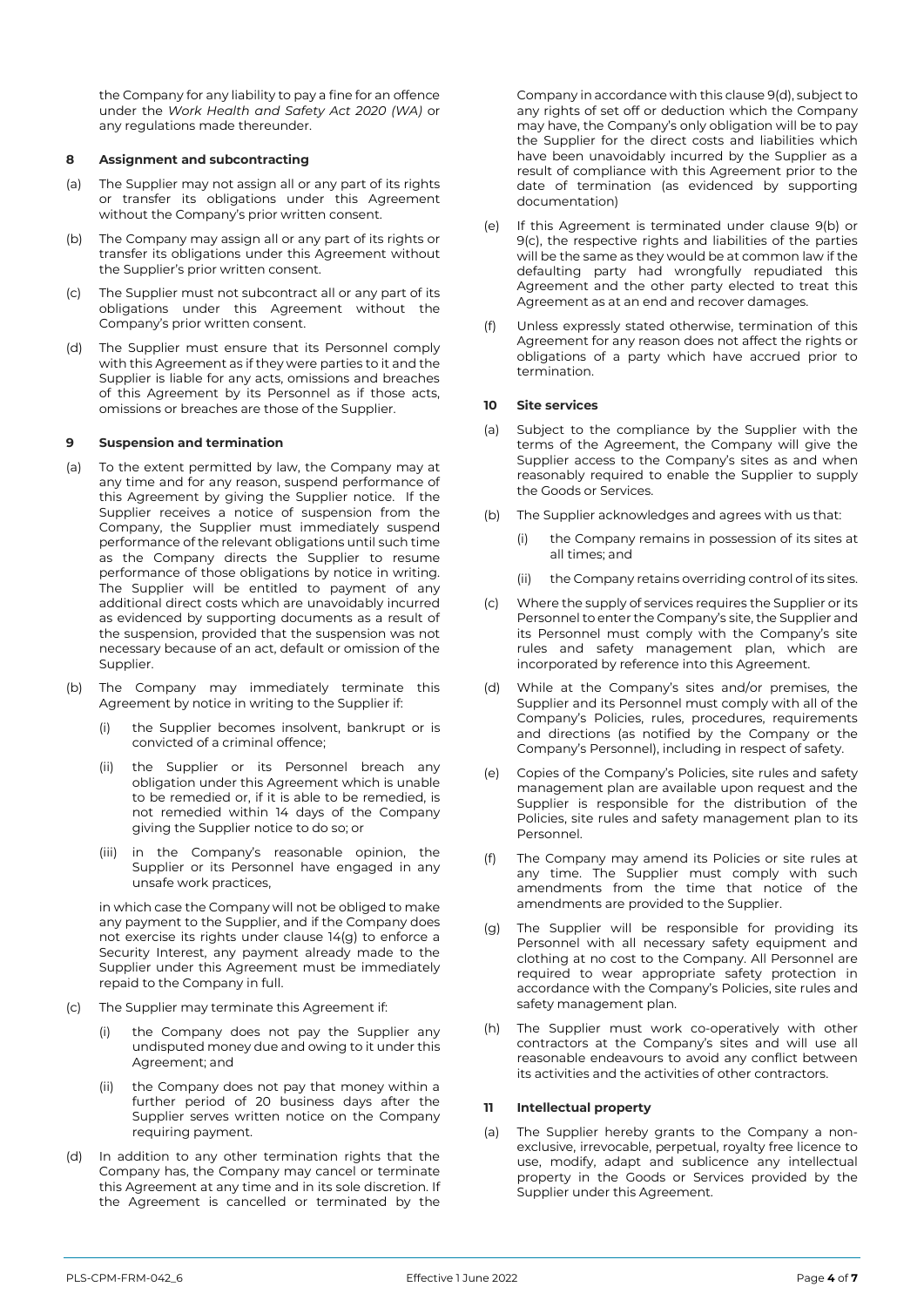- (b) The Supplier must do all things necessary to give full effect to the rights and obligations contained in this claus[e 11.](#page-3-3)
- (c) The Supplier warrants that provision of the Goods and Services will not infringe the intellectual property rights of any third party and that it has all intellectual property consents, licences and rights necessary to perform its obligations under this Agreement.

# <span id="page-4-0"></span>**12 Confidentiality**

- (a) Except to the extent necessary to comply with its obligations under this Agreement, the Supplier and its Personnel must not disclose to any person any information (including the existence of or terms of this Agreement) owned or relating to the Company, its business or its Personnel or customers without the written consent of the Company except to the extent required by a Court order or the rules of any securities exchange.
- (b) The Supplier must not advertise or issue any information, publication, document or article for publication or media releases or other publicity relating to the Goods or Services provided in accordance with this Agreement, or the Company's business without the prior written approval of the Company.
- (c) The obligations in this clause [12](#page-4-0) survive termination of this Agreement.

# **13 Dispute resolution**

- (a) Subject to clause 13(b), any dispute arising in relation to this Agreement (Dispute) must be determined in accordance with this clause 13.
- (b) Clause 13(a) does not prevent either party from applying to the Supreme Court of Western Australia for urgent injunctive relief in relation to this Agreement.
- (c) If a party alleges a Dispute has arisen it must give notice of that fact to the other party (Dispute Notice).
- (d) Within ten business days of service of a Dispute Notice, the Company's representative and a senior representative of the Supplier must meet and, confidentially and in good faith, attempt to resolve the Dispute. If the Dispute is not resolved within ten business days of the last date for the meeting of delegates under this clause, the matter will be and is hereby referred to confidential arbitration.
- (e) The seat of the arbitration will be Perth, Western Australia and the arbitration is to take place in Perth before one arbitrator. The arbitrator will be nominated by the President of the Resolution Institute, Australia and their successors upon the application of either party. The arbitration will be conducted in accordance with the Resolution Institute Arbitration Rules (as amended by the Resolution Institute from time to time).
- (f) To the extent permitted by law, the parties agree that:
	- (i) the powers conferred and restrictions imposed on a court by Part 1F of the Civil Liability Act 2002 (WA) are not conferred or imposed on the arbitrators appointed under this clause 13; and
	- (ii) any such arbitrators will have no power to make an order or award in respect of a Dispute by applying or considering the provisions of Part 1F of the Civil Liability Act 2002 (WA) (or any equivalent statutory provisions in any other state or territory) which might, in the absence of this clause 13, have applied to any Dispute referred to arbitration.

# **14 PPSA**

- (a) In this clause:
	- (i) financing statement, proceeds and verification statement have the meanings given to them by the PPSA; and
	- (ii) PPSR means the Personal Property Securities Register established under section 147 of the PPSA.
- (b) To secure all of its obligations under this Agreement, the Supplier grants to the Company a Security Interest in the Goods.
- (c) The Security Interest created under clause 14(b):
	- (i) will continue in the Goods until the Goods are under the care, custody and control of the Company; and
	- (ii) attaches to the proceeds of the Goods.
- (d) The Supplier acknowledges that the Company is entitled to register a financing statement on the PPSR to perfect the Company's Security Interest in the Goods.
- (e) The Supplier must do all things required by the Company to:
	- (i) ensure that the Company's Security Interest is perfected, enforceable and has the highest priority possible under the PPSA;
	- (ii) ensure that the Company has all information necessary to register a financing statement on the PPSR to perfect its Security Interest; and
	- (iii) enable the Company to exercise its rights in connection with the Security Interest.
- (f) The Supplier must not:
	- (i) grant, allow to exist or agree to any Security Interest in the Goods other than the Security Interest created under this Agreement; or
	- (ii) sell, lease or otherwise deal with the Goods except in accordance with this Agreement.
- (g) The Company may enforce its Security Interest in the Goods and any proceeds immediately upon the occurrence of a termination event described in clause 9(b) and the Supplier grants to the Company a license to enter onto any premises of the Supplier for the purpose of enforcing the Security Interest.
- (h) The Supplier waives its right to receive any notice under the PPSA (including the right to receive a verification statement in accordance with section 157 of the PPSA) unless the notice is required by the PPSA and the right to receive it cannot be waived by the Supplier, or otherwise excluded.
- (i) If title to the Goods passes to the Company prior to the Goods being under the care, custody and control of the Company, the Supplier grants to the Company a licence to enter onto any premises of the Supplier for the purposes of taking possession of those Goods.

# <span id="page-4-1"></span>**15 Modern Slavery prevention**

- (a) The Supplier represents and warrants on a continuing basis that neither the Supplier nor any of its directors, officers, employees, representatives, agents, contractors or subcontractors will engage in Modern Slavery.
- (b) The Supplier must provide, within a reasonable time, all information reasonably requested by the Company for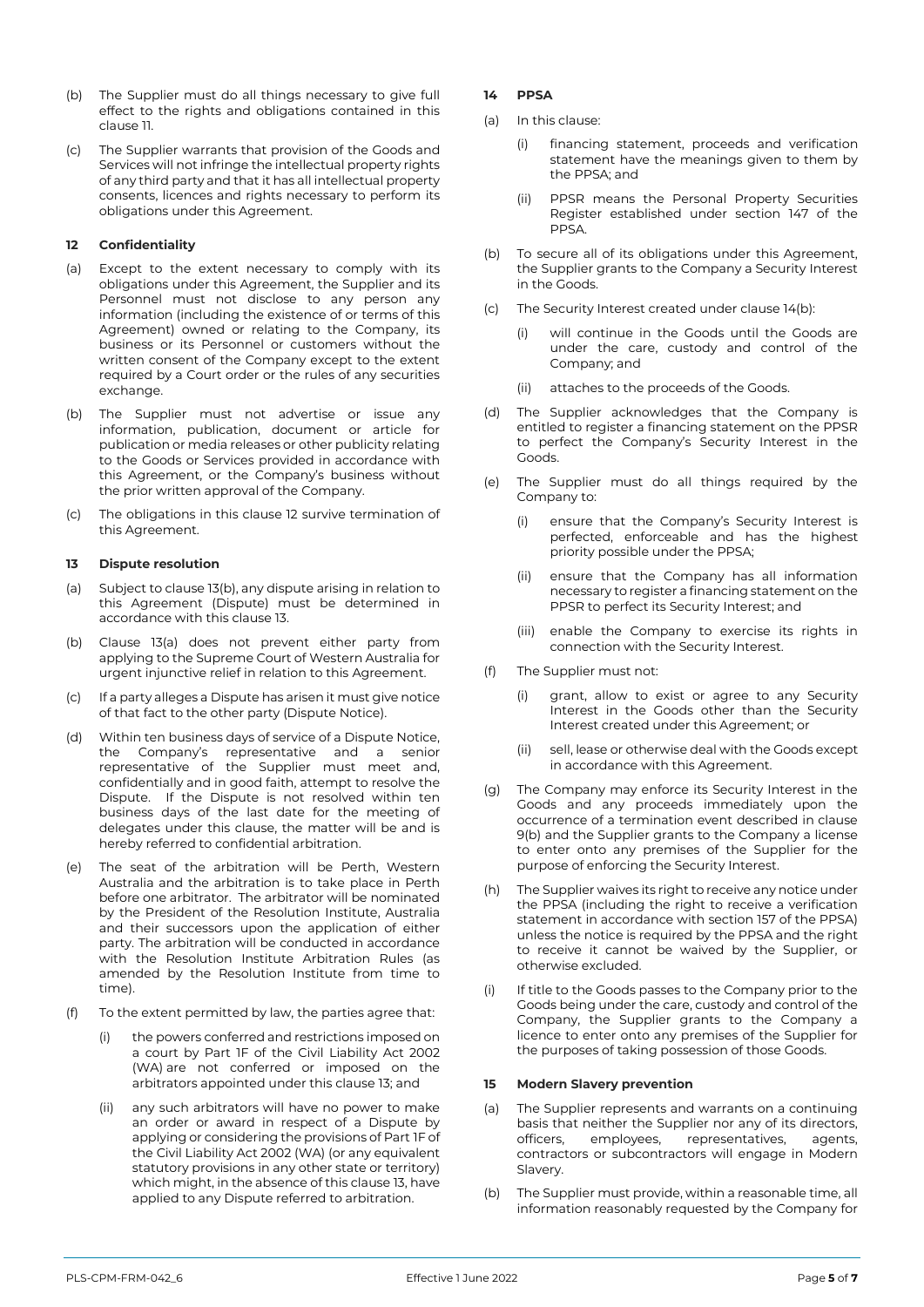the purposes of the *Modern Slavery Act 2018* (Cth). The Supplier represents and warrants that any information it supplies to the Company in accordance with this clause [15](#page-4-1) is true and accurate and may be relied upon by the Company for the purposes of the *Modern Slavery Act 2018* (Cth).

#### **16 General**

- (a) In performing this Agreement, the Supplier and its Personnel must comply with all applicable laws and the terms of any applicable licences or permits.
- (b) This Agreement:
	- subject to paragraphs (ii) and (iii), supersedes all<br>other communications and negotiations other communications and (whether oral or written) between the Supplier and the Company and any written terms of the Supplier (including any terms of the Supplier provided to the Company after the Company's purchase order is issued), in relation to the Goods and Services and constitutes the entire agreement between the Supplier and the Company in respect of those Goods and Services;
	- (ii) is to be read subject to any written and signed notice of award or contract between the parties in relation to the Goods and Services and the terms of any such written and signed notice of award or contract will apply to the exclusion of the terms of this Agreement; and
	- (iii) will be superseded by any subsequent written and signed notice or award or contract between the parties that relates to the Goods and Services, which notice of award or contract will apply retrospectively to any such Goods and Services.
- (c) Unless expressly stated otherwise, where a right or remedy is conferred on the Company under this Agreement, that right or remedy is in addition to, and not in substitution of, any other right or remedy conferred on the Company under this Agreement or according to law.
- (d) This Agreement is governed by the laws of Western Australia.
- (e) Where this Agreement allows the Company a discretion as to whether to do or not do any act, matter or thing of any kind, or confers on the Company a power or determination or right of opinion, approval, consent or the like, that discretion, power or right is absolute, unless the Agreement expressly states otherwise, and the Company is not obliged to give its reasons.
- (f) Each party will bear its own costs in relation to the negotiation, preparation and execution of this Agreement and any further documentation required.
- (g) No variation of this Agreement is effective unless made in writing and signed by each party. Any variation will only be applicable to the specific purchase order and will not apply to past or future purchase orders nor oblige the Company to agree to such a variation for any other purchase orders.
- (h) No waiver of a right or remedy under this Agreement is effective unless it is in writing and signed by the party granting it. A single or partial waiver or exercise of a right or remedy under this Agreement does not prevent a further exercise of that or of any other right or remedy. Failure to exercise or delay in exercising a right or remedy under this Agreement does not operate as a waiver or prevent further exercise of that or any other right or remedy.
- (i) Any provision of this Agreement which is void or unenforceable is to be read down or severed to the extent it is possible to do so without affecting the validity or enforceability of this Agreement. The invalidity or enforceability of one or more of the provisions of this Agreement will not invalidate, or render unenforceable, the remaining provisions of this Agreement.
- (j) Nothing in this Agreement constitutes a joint venture, agency, partnership or other fiduciary relationship between the parties. The Supplier is an independent contractor and not an employee or agent of the Company.

#### **17 Interpretation**

(a) In this Agreement:

**Company** means the party whose logo appears on the purchase order.

**Delivery Date** means the date referenced as 'Required By" in the purchase order, as extended by the Company under clause 5(e).

**Goods** means the good described or referred to in this Agreement, if any.

**Modern Slavery** has the same meaning as it has in the *Modern Slavery Act 2018* (Cth).

**Personnel**" means the employees, agents, contractors or subcontractors of a party (but the Company's "Personnel" do not include the Supplier's "Personnel").

**Policies** means all policies and procedures of the Company notified by the Company to the Supplier from time to time, as updated by the Company from time to time.

**PPSA** means the *Personal Property Securities Act 2009*  (Cth).

#### **Price** means:

- (a) if the purchase order states or otherwise references a document which states that the price is based on;
	- (i) a lump sum or lump sums, that lump sum or the aggregate of the lump sums;
	- (ii) rates, the sum ascertained by multiplying those rates by the quantities properly supplied in accordance with this Agreement;
	- (iii) a lump sum or lump sums and rates, the aggregate of the lump sum or lump sums and the sum ascertained by multiplying the rates by the quantities properly supplied in accordance with this Agreement; or
- (b) where (a) does not apply, the net amount stated in the purchase order.

**Security Interests** means a mortgage, caveat, charge, lien, pledge, security, interest, title retention arrangement, preferential right, trust arrangement, encumbrance, contractual right of set off, any security arrangement in favour of any person or any security arrangement which is deemed to be a security interest for the purposes of the PPSA.

**Services** includes all services described or referred to in this Agreement and anything handed over to the Company or its representative by or on behalf of the